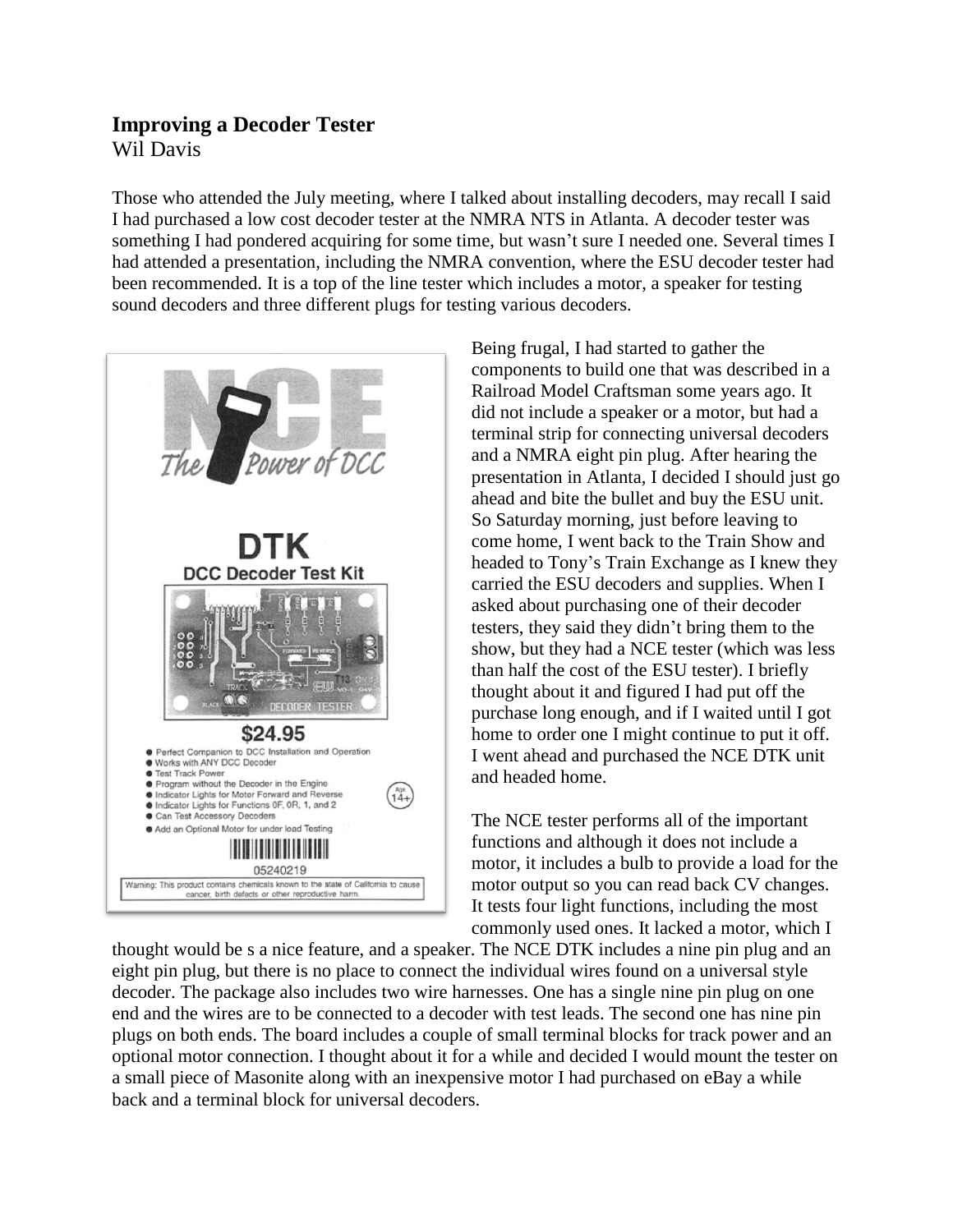

I dug through my scrap box and found a small piece of Masonite to use as a mounting base for the tester, motor and terminal block. I purchased an 11 pin terminal block to mount on the board, but everything else was scrounged from what I had on hand. This included a small motor and a test lead with alligator clips on both ends. The test lead was cut in half and connected to the input of the tester. I simply clip the leads to my test/programming track to provide power and control of the tester. I laid out the components to determine the final size of the mounting board and the holes needed.

The construction of the terminal block, which

is made to be mounted on a PC board, required a slot in the mounting board so the wires to the tester could be connected to the pins on the bottom of the terminal block. I drilled a series of overlapping holes and cleaned up the result with an X-Acto knife and a file. I sacrificed the wire connections on each end so that I could use the resulting holes for screws to attach the terminal block to the board. I decided to use the single ended nine pin connector harness to provide a connection from the nine pin plug to the terminal block. I made four short spacers to use to attach the tester to the board, as there are leads protruding from the back of the board. You could use washers to achieve the same result. I drilled another hole to feed the wires from the connector to the bottom of the board where they attach to the terminal block. I soldered the wires to the terminal block and used hot glue to secure them to the board. I also installed four silicone



pads to the bottom to provide clearance for the wires.

The motor was fastened to the top of the board with some of the double sided foam tape that I use to install decoders. Sometime during this process I realized that it might be difficult to tell if the motor was turning by just looking at the shaft. I dug through my motor parts box and found a dead Atlas motor with flywheels and the shaft diameter was an exact fit for my motor. This makes it easy to see when the motor starts to turn. I made copies of the wire color and identification template that was included

with the RMC article and attached them to the front and back of the mounting board, to simplify wire connection. You could also color code the top of the terminal block to match the wire colors.